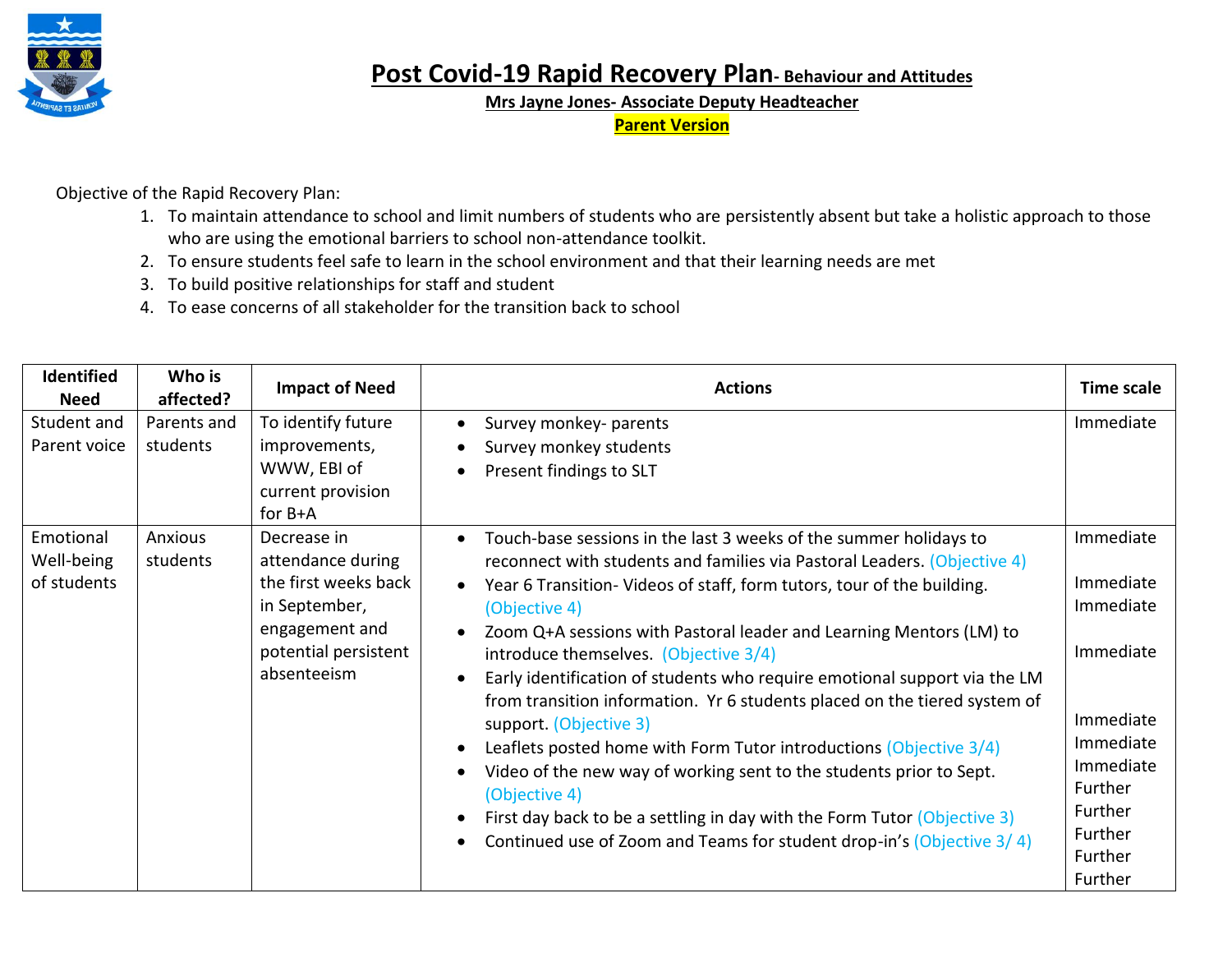|                                                          |                                          |                                                                                            | Increase use of the sensory room for all students who require it. (Objective<br>$\bullet$<br>Promoted use of the Reflection Room via Assemblies so students know<br>$\bullet$<br>how to access emotional support (Objective 3/4)<br>Non-teaching Pastoral Leaders employed so more dedicated time for the<br>students. (Objective 3/4)<br>Continued Safeguarding throughout the Summer Holidays so the Pastoral<br>$\bullet$<br>Team are fully prepared for September. (Objective 2/4)                                                                                                                                                                                                                                                                                                                                                                                                               | Immediate                                                             |
|----------------------------------------------------------|------------------------------------------|--------------------------------------------------------------------------------------------|------------------------------------------------------------------------------------------------------------------------------------------------------------------------------------------------------------------------------------------------------------------------------------------------------------------------------------------------------------------------------------------------------------------------------------------------------------------------------------------------------------------------------------------------------------------------------------------------------------------------------------------------------------------------------------------------------------------------------------------------------------------------------------------------------------------------------------------------------------------------------------------------------|-----------------------------------------------------------------------|
| Attendance<br>of students,<br>cohorts and<br>individuals | <b>Students</b><br>refusing to<br>attend | Learnt behaviour<br>that sets a pattern<br>Decrease in<br>attainment                       | Educational Welfare Officer (EWO) and Attendance Officer (AO)to identify<br>students who had poor attendance prior to COVID and to visit the family to<br>discuss the isolation of the young person (YP) i.e. is the YP socialising<br>outside the house during the day/weekend. (Objective 1/4)<br>EWO/AO to Identify patterns of attendance using Arbor for Vulnerable<br>$\bullet$<br>groups/year groups and previous concerns pre-COVID. (Objective 1)<br>Continued use of Emotional Barriers to Non Attendance (EBSNA) toolkit<br>Continued use of Zoom and Teams for meetings to keep connected with a<br>YP or family (Objective 1/2/3/4)<br>Publication of the Personal Development Calendar to ensure YP have<br>exciting school-based activities to look forward to. (Objective 1/4)<br>Continued use of New Ways of Working and Trauma Informed Approach.<br>$\bullet$<br>(Objective all) | Immediate<br>Further<br>Immediate<br>Further<br>Extended<br>Immediate |
| Behaviour<br>and<br>Attitudes of<br>students             | All<br>stakeholders                      | Increase in<br>Isolations, FTE and<br><b>PEX</b><br>Lack of consistency<br>for the new SAB | Due to a lack of routines in some families YP returning to school may<br>$\bullet$<br>demonstrate a decline in behaviour and may escalate up the staged<br>Approach quickly. Trauma Informed Lens must be used and applied in<br>individual cases. (Objective 3/4)<br>FTE must only be used as a last resort whereby the Isolation room<br>provision is not effective for that YP (Objective 2/3)<br>Full training for the new SAB for every teacher and LSA so expectations are<br>$\bullet$<br>clear and consistently applied across departments. (Objective 2/3)<br>Student observations to be used to support the BSP. (Objective 2/3)<br>Student briefings planned to extend dialogue with class teachers (Objective<br>2                                                                                                                                                                       | Immediate<br>Immediate<br>Immediate<br>Further<br>Further             |